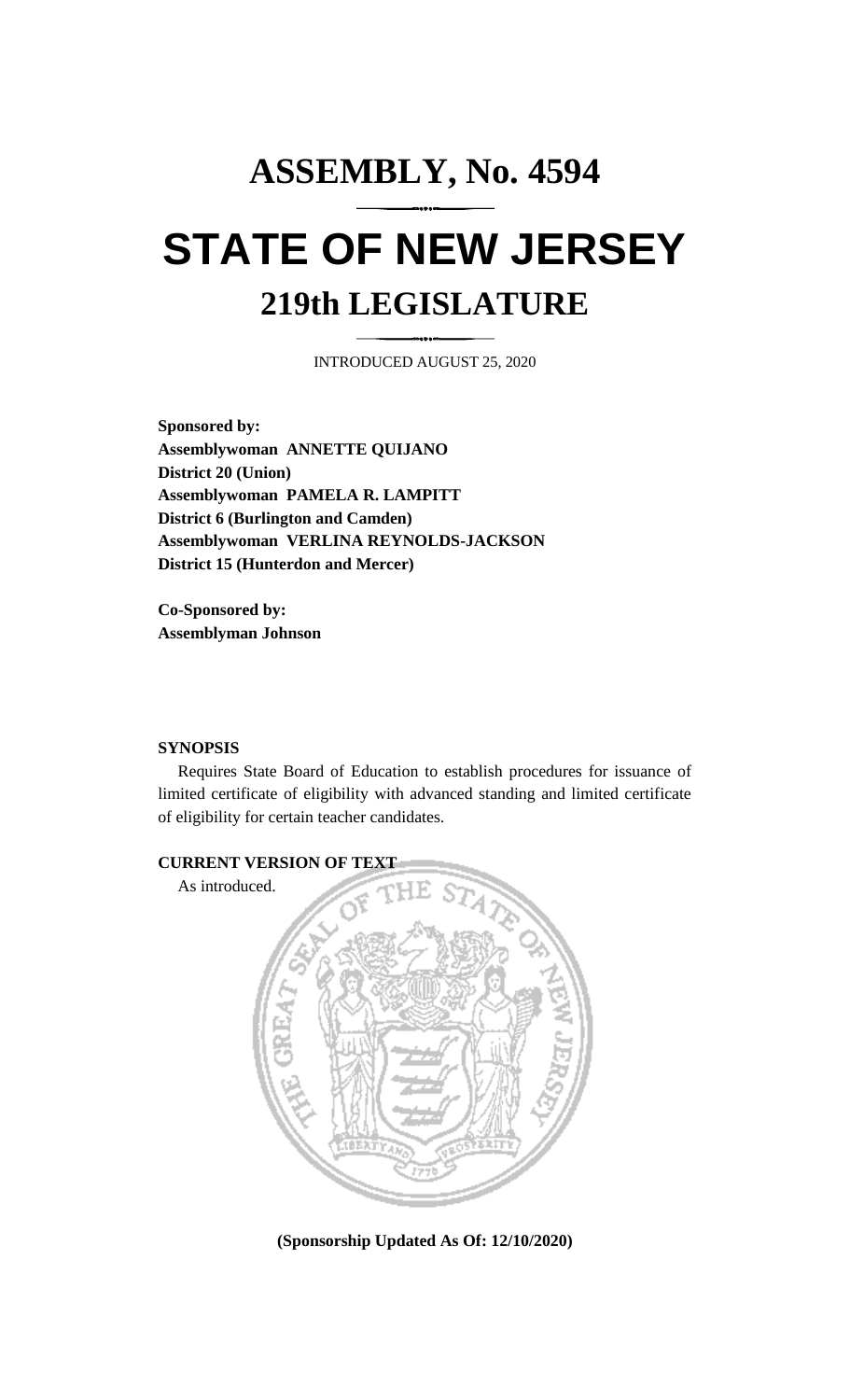| ٦ |
|---|

 **AN ACT** concerning teacher certification and supplementing chapter 26 of Title 18A of the New Jersey Statutes. **BE IT ENACTED** *by the Senate and General Assembly of the State of New Jersey:* 7 1. As used in this act: "Limited certificate of eligibility" means a certificate issued by the State Board of Examiners to candidates who meet the criteria established pursuant to section 3 of this act. "Limited certificate of eligibility with advanced standing" means a certificate issued by the State Board of Examiners to candidates who meet the criteria established pursuant to section 2 of this act and complete a State-approved college professional educator preparation program. 2. a. No later than six months following the date of enactment, the State Board of Education shall authorize the issuance of a limited certificate of eligibility with advanced standing to a teacher candidate who meets all other eligibility requirements for a certificate of eligibility with advanced standing, except any one of the following: (1) the minimum grade point average requirement and all other alternative grade point average requirements or exceptions; or (2) the requirement to achieve a minimum passing score on an appropriate State test of subject matter knowledge and all other alternative requirements or exceptions to achieving a passing score on an appropriate State test of subject matter knowledge. b. The limited certificate of eligibility with advanced standing authorized pursuant to subsection a. of this section shall only be used for employment in a school district, charter school, or renaissance school approved to hire individuals who hold the certificate pursuant to section 4 of this act. 3. a. No later than six months following the date of enactment, the State Board of Education shall authorize the issuance of a limited certificate of eligibility to a teacher candidate who meets all other eligibility requirements to receive a certificate of eligibility, except any one of the following: (1) the requirement to complete a minimum number of subject area course credits and all other related alternative requirements or exceptions, except that a candidate applying for a limited certificate of eligibility shall hold a bachelor's degree at a minimum; (2) the minimum grade point average requirement and all other alternative grade point average requirements or exceptions; (3) the requirement to achieve a minimum score on a Commissioner of Education-approved test of basic reading, writing,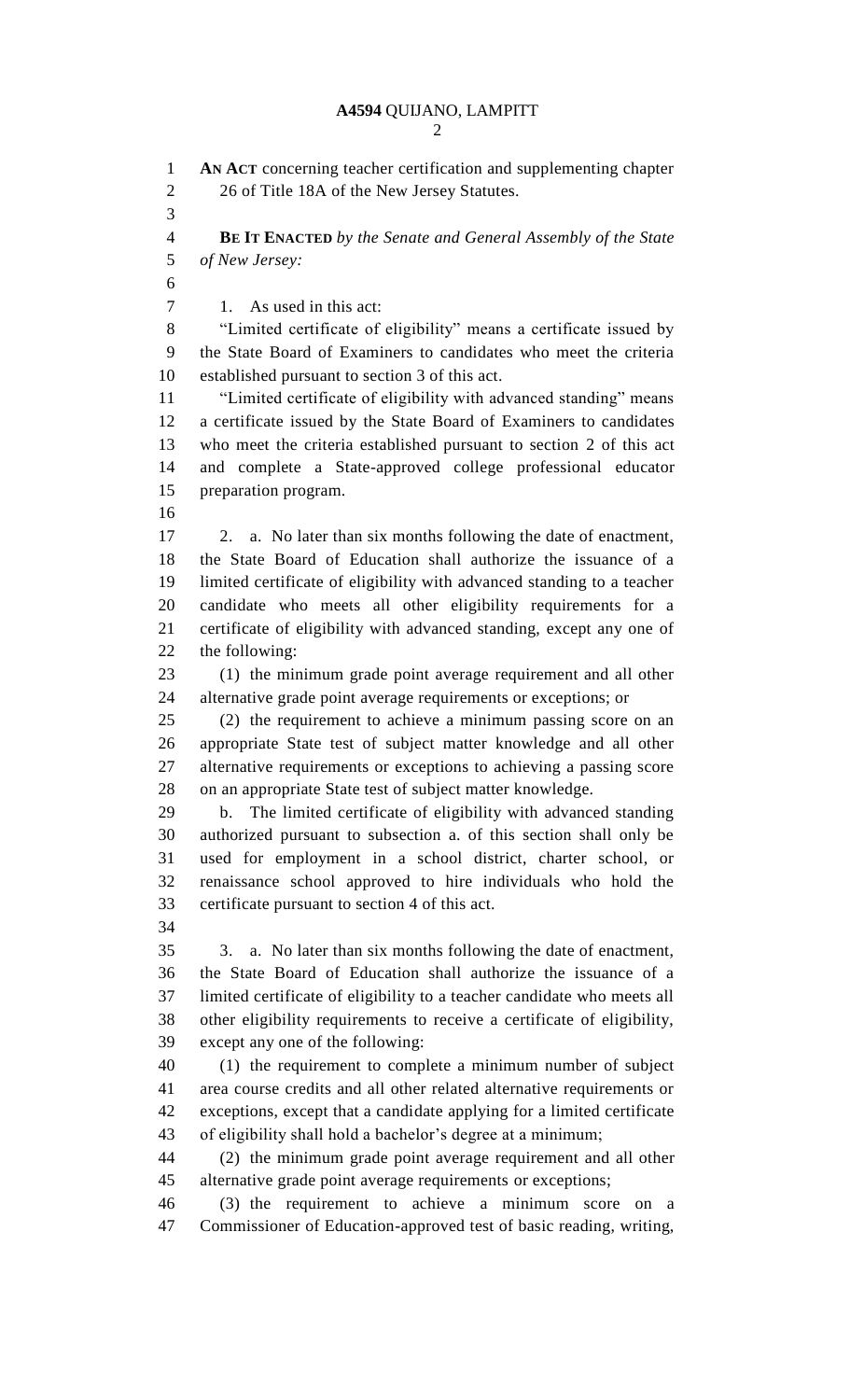and mathematical skills and all other alternative basic skills requirements or exceptions; or

 (4) the requirement to achieve a minimum passing score on an appropriate State test of subject matter knowledge and all other alternative requirements or exceptions to achieving a passing score on an appropriate State test of subject matter knowledge.

 b. The limited certificate of eligibility authorized pursuant to subsection a. of this section shall only be used for employment in a school district, charter school, or renaissance school approved to hire individuals who hold the certificate pursuant to section 4 of this act.

 4. a. A school district, charter school, or renaissance school seeking to hire individuals who are issued limited certificates of eligibility with advanced standing or limited certificates of eligibility shall be approved by the Commissioner of Education to do so. A school district, charter school, or renaissance school shall apply to the commissioner in a manner and form to be prescribed by the commissioner. To be considered for approval to hire individuals who hold limited certificates of eligibility with advanced standing or limited certificates of eligibility, an applicant shall demonstrate a sufficient capability to provide support to new teachers and:

 (1) a demographic disparity between the district's or school's student population and teachers; or

(2) a shortage of bilingual education teachers; or

 (3) a critical need to fill teacher vacancies or a hardship caused by teacher vacancies.

 b. During the first year of implementation of this act, the commissioner shall approve no less than 10 school districts, charter schools, or renaissance schools to hire individuals who hold limited certificates of eligibility with advanced standing or limited certificates of eligibility.

 c. A school district, charter school, or renaissance school approved to hire individuals who hold limited certificates of eligibility with advanced standing or limited certificates of eligibility shall only hire up to 10 percent of its total teachers pursuant to this act.

 d. A school district, charter school, or renaissance school approved to hire individuals who hold limited certificates of eligibility with advanced standing or limited certificates of eligibility shall annually submit a report to the commissioner evaluating the impact of hiring such individuals. The report shall contain the following information:

 (1) the number of teachers who were issued a limited certificate of eligibility with advanced standing or a limited certificate of eligibility;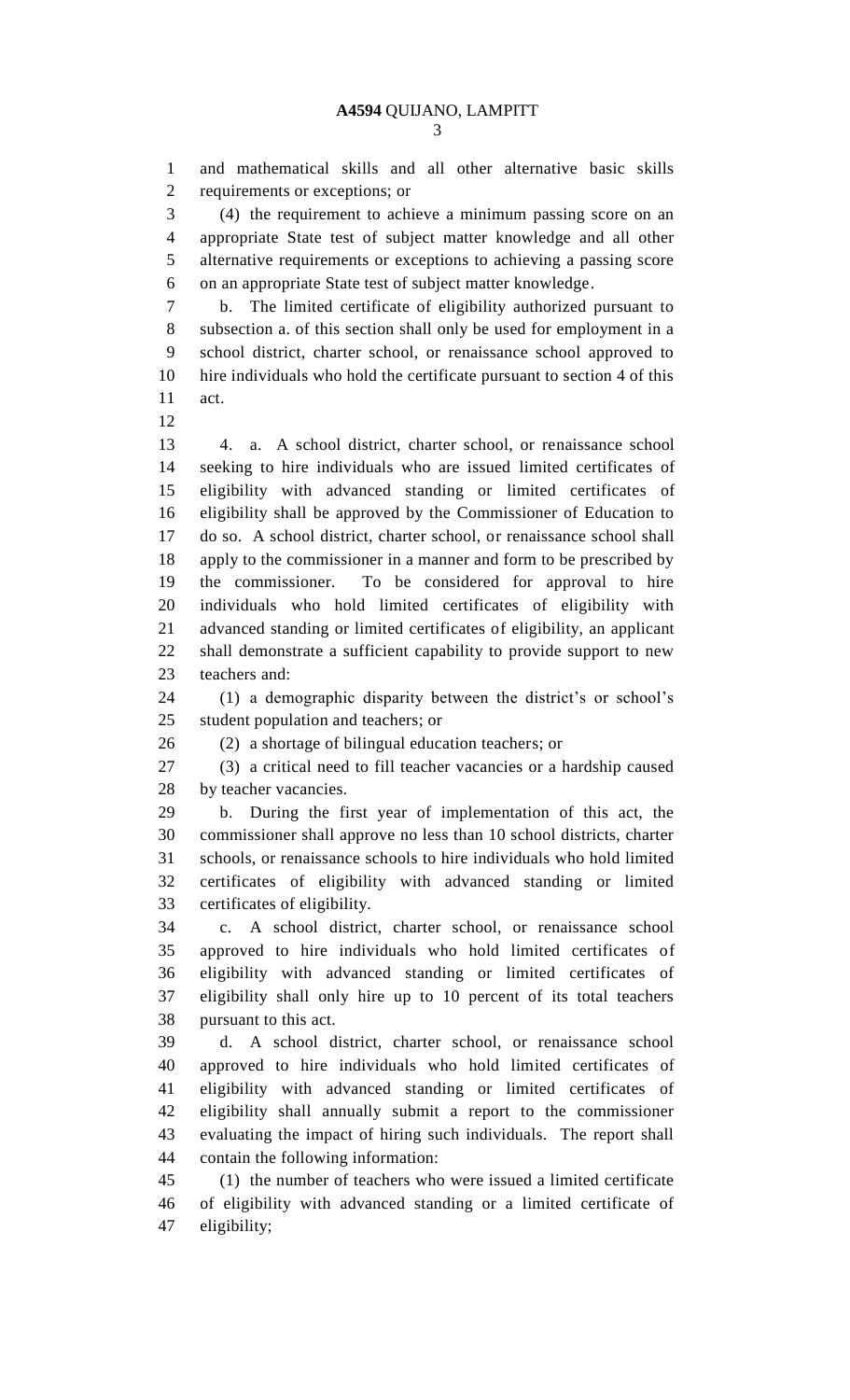(2) the subject areas in which the individuals teach and the courses they teach;

 (3) how the hiring of individuals who were issued the limited certificates has impacted the district's or school's demographic disparity between its student population and teachers as well as the effect the hiring of those individuals has had on the district's or school's ability to fill teacher vacancies;

 (4) student achievement data for students taught by the teachers who were issued the limited certificates, as determined by the commissioner; and

(5) any other information the commissioner deems necessary.

 e. The commissioner shall annually submit to the State Board of Education a report summarizing the information submitted by school districts, charter schools, and renaissance schools pursuant to subsection d. of this section.

 5. Notwithstanding the provisions of any law, rule, or regulation related to the evaluation of a provisional teacher for a standard instructional certificate to the contrary, an individual who is issued a limited certificate of eligibility with advanced standing pursuant to section 2 of this act or a limited certificate of eligibility pursuant to section 3 of this act, is hired by a school district, charter school, or renaissance school approved to hire such an individual pursuant to section 4 of this act, and is teaching in the district or school under a provisional instructional certificate, shall earn a standard instructional certificate after two evaluations in which the individual scores effective or highly effective. The individual shall earn the two evaluations of effective or highly effective within four years of being issued a limited certificate of eligibility with advanced standing or a limited certificate of eligibility. This requirement shall be in addition to all other requirements for a standard instructional certificate established pursuant to State Board of Education regulations.

 6. The State Board of Education shall adopt rules and regulations pursuant to the "Administrative Procedure Act," P.L. 1968, c.410 (C.52:14B-1 et seq.), necessary to effectuate the purposes of this act.

7. This act shall take effect immediately.

## STATEMENT

 

 Under current State Board of Education regulations, a candidate applying to become a teacher may be issued a certificate of eligibility with advanced standing (CEAS) under the traditional route to teacher certification or a certificate of eligibility (CE) under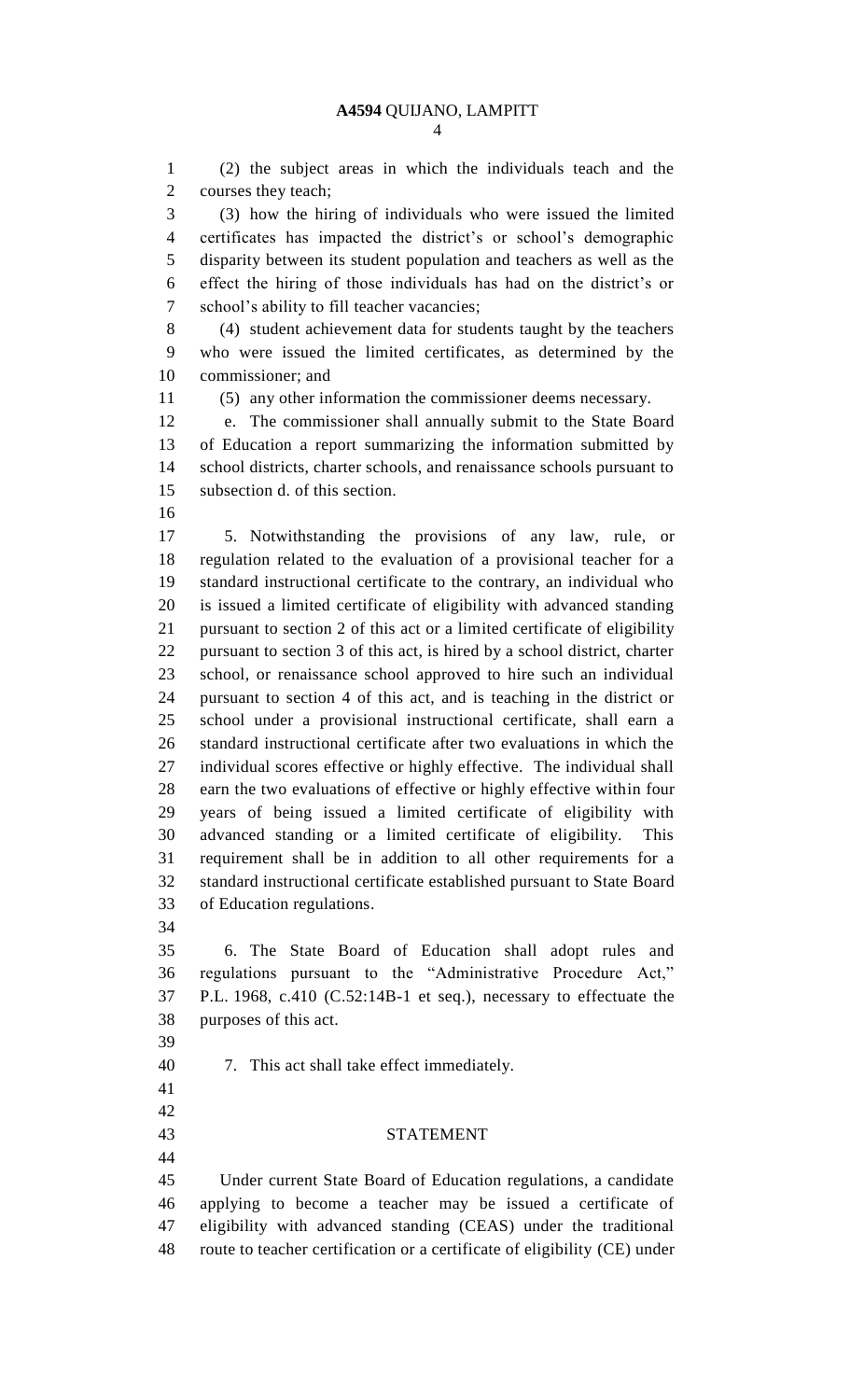the alternate route to teacher certification. The CEAS and CE, issued by the State Board of Examiners, authorize an individual to seek and accept employment as a teacher in New Jersey public schools.

 The requirements for an individual to be issued a CEAS can be found in current State Board of Education regulations at N.J.A.C.6A:9B-8.2. In general, an individual is eligible to be issued a CEAS if the individual: holds a bachelor's or advanced degree; completed a State Department of Education-approved CEAS educator preparation program; is recommended for State licensure by the CEAS educator preparation program; graduated with at least a 3.00 grade point average (GPA), with certain exceptions; earned a subject-specific endorsement by completing a certain number of subject area courses; and passed a test of subject matter knowledge, currently the Praxis II.

 The requirements for an individual to be issued a CE can be found in current State Board of Education regulations at N.J.A.C.6A:9B-8.3. In general, a teacher candidate may be issued a CE if the individual: holds a bachelor's or advanced degree; graduated with at least a 3.00 GPA, with certain exceptions; passed the appropriate State test of subject matter knowledge; completes certain required subject matter course requirements; and, with certain exceptions, passes a test of basic skills, currently the Praxis Core.

 This bill would create a limited CEAS and a limited CE for individuals who may not meet one of the general requirements for a CEAS or CE and who are seeking employment in a school district, charter school, or renaissance school after the effective date of the bill. Individuals would be eligible for a limited CEAS if they do not meet one of the following requirements: the minimum GPA requirement, and all other alternative grade point average requirements and exceptions; or the requirement to achieve a minimum passing score on an appropriate State test of subject matter knowledge (Praxis II) and any related alternative requirements or exceptions. Individuals would be eligible for a limited CE if they do not meet one of the following requirements: any requirement to complete a minimum number of subject area course credits; the minimum GPA requirement; the requirement to achieve a minimum score on a Commissioner of Education- approved test of basic reading, writing, and mathematical skills (Praxis Core) and all other alternative basic skills requirements or exceptions; or the requirement to achieve a minimum passing score on an appropriate State test of subject matter knowledge.

 An individual who holds a limited CEAS or limited CE would only be eligible to be hired at certain school districts, charter schools, and renaissance schools that are required to be approved by the Commissioner of Education in order to be permitted to hire such individuals. A district or school seeking to be approved to hire